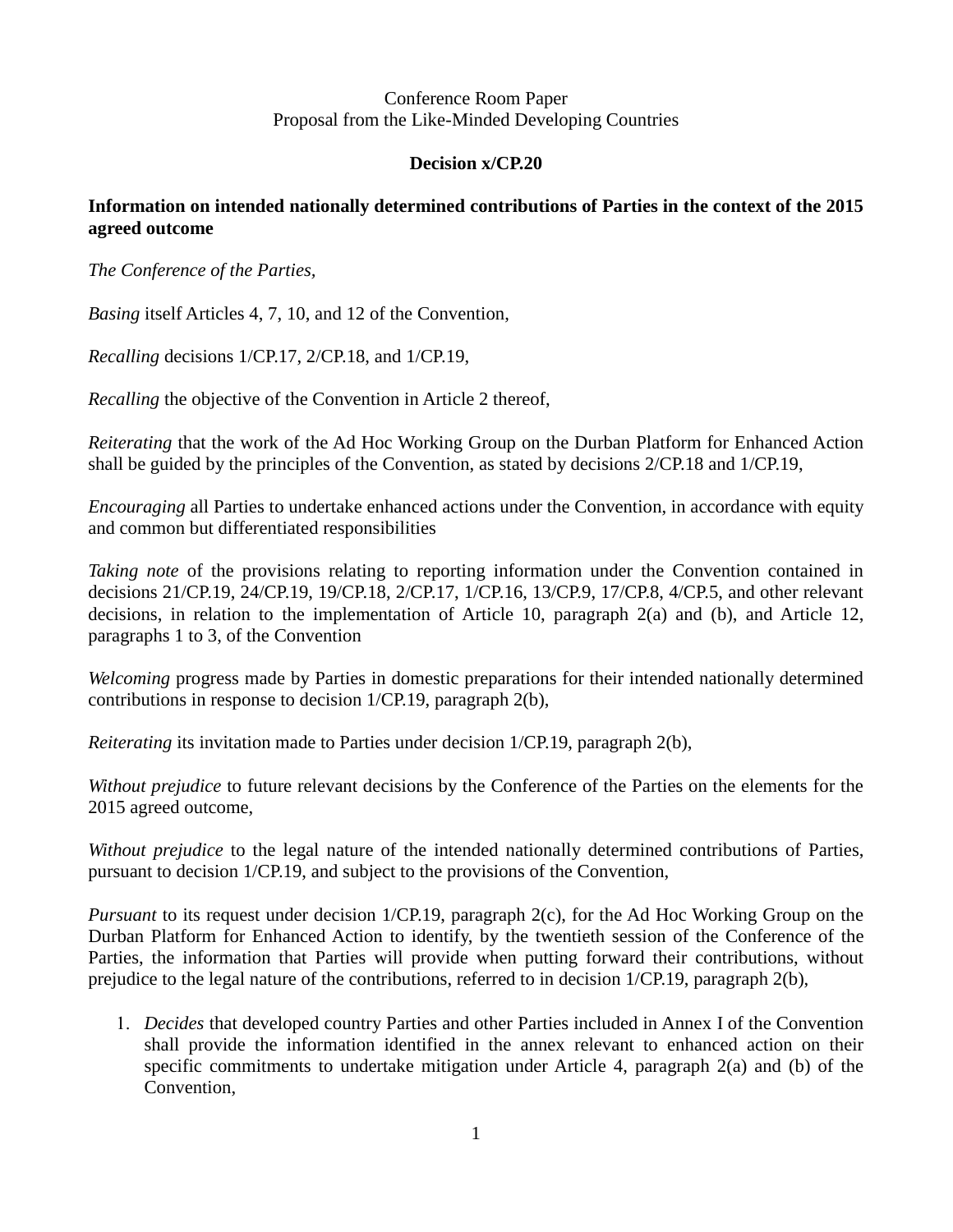- *Decides* that developed country Parties and other Parties included in Annex II of the Convention shall provide the information identified in the annex relevant to their enhanced action under Articles 4, paragraphs 3 to 5, of the Convention to provide support for the enhanced actions by developing country Parties to implement the Convention,
- *Encourages* developing country Parties to provide the information identified in the annex relevant to their enhanced actions to implement the Convention, subject to the provision of support from, inter alia, developed country Parties in accordance with decision 1/CP.19, paragraph 2(d),
- *Requests* developed country Parties, the operating entities of the financial mechanism and other organizations in a position to do so, to provide information no later than XXX 2015 on their provision, pursuant to paragraph 2(d) of decision 1/CP.19, of support during 2014 and forthcoming support to developing countries for the related activities referred to in paragraphs 2(b) and 2(c) of the same decision.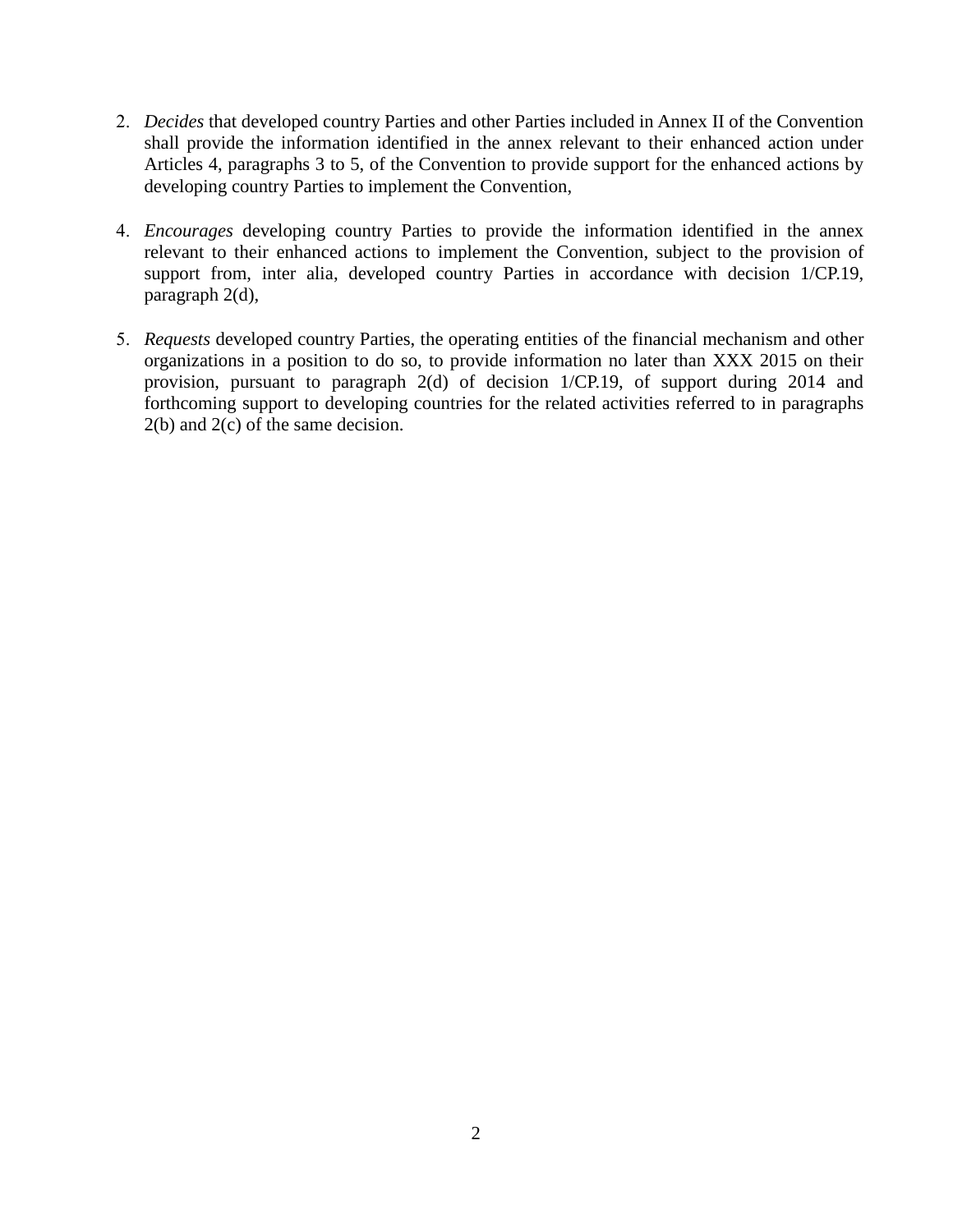## **Annex**

# **Information on intended nationally determined contributions of Parties**

## **Information relating to mitigation:**

## *Developed country Parties and other Parties included in Annex I of the Convention*

• Information similar to those identified in decision  $2/CP.17$ , paragraph 5, and its Annex I, paragraphs 2 to 12, using the relevant common tabular format for such information as provided for in the Annex to decision 19/CP.18

*Parties not included in Annex I of the Convention (Developing country Parties)*

• Information similar to those identified in decision 2/CP.17, paragraphs 34 and 46, and its Annex III, paragraphs 3 to 13

## **Information relating to adaptation:**

## *Developed country Parties and other Parties included in Annex II of the Conventio*n

• Information on financing to be provided to developing countries pursuant to Article 4, paragraph 4, of the Convention, similar to the information relevant to the implementation of decision 5/CP.17, paragraphs 21 and 32; decision 12/CP.18, paragraphs 3 and 5; and decision 18/CP.19, paragraphs 4 and 6

## *Developing country Parties*

 Information on the development and financing needs of National Adaptation Plans, similar to those identified in decision 5/CP.17

# **Information relating to finance:**

*Developed country Parties and other Parties included in Annex II of the Convention*

• Information similar to those identified in decision 2/CP.17, paragraph 48, and its Annex I, paragraphs 13 to 20, using the relevant common tabular format for such information as provided for in the Annex to decision 19/CP.18

#### *Developing country Parties*

• Information similar to those identified in decision 2/CP.17, Annex III, paragraphs 14 to 16

#### **Information relating to technology transfer:**

#### *Developed country Parties and other Parties included in Annex II of the Convention*

• Information similar to those identified in decision 2/CP.17, paragraph 48, and its Annex I, paragraphs 13 to 15 and 21 to 22, using the relevant common tabular format for such information as provided for in the Annex to decision 19/CP.18

#### *Developing country Parties*

• Information similar to those identified in decision 2/CP.17, Annex III, paragraphs 14 to 16